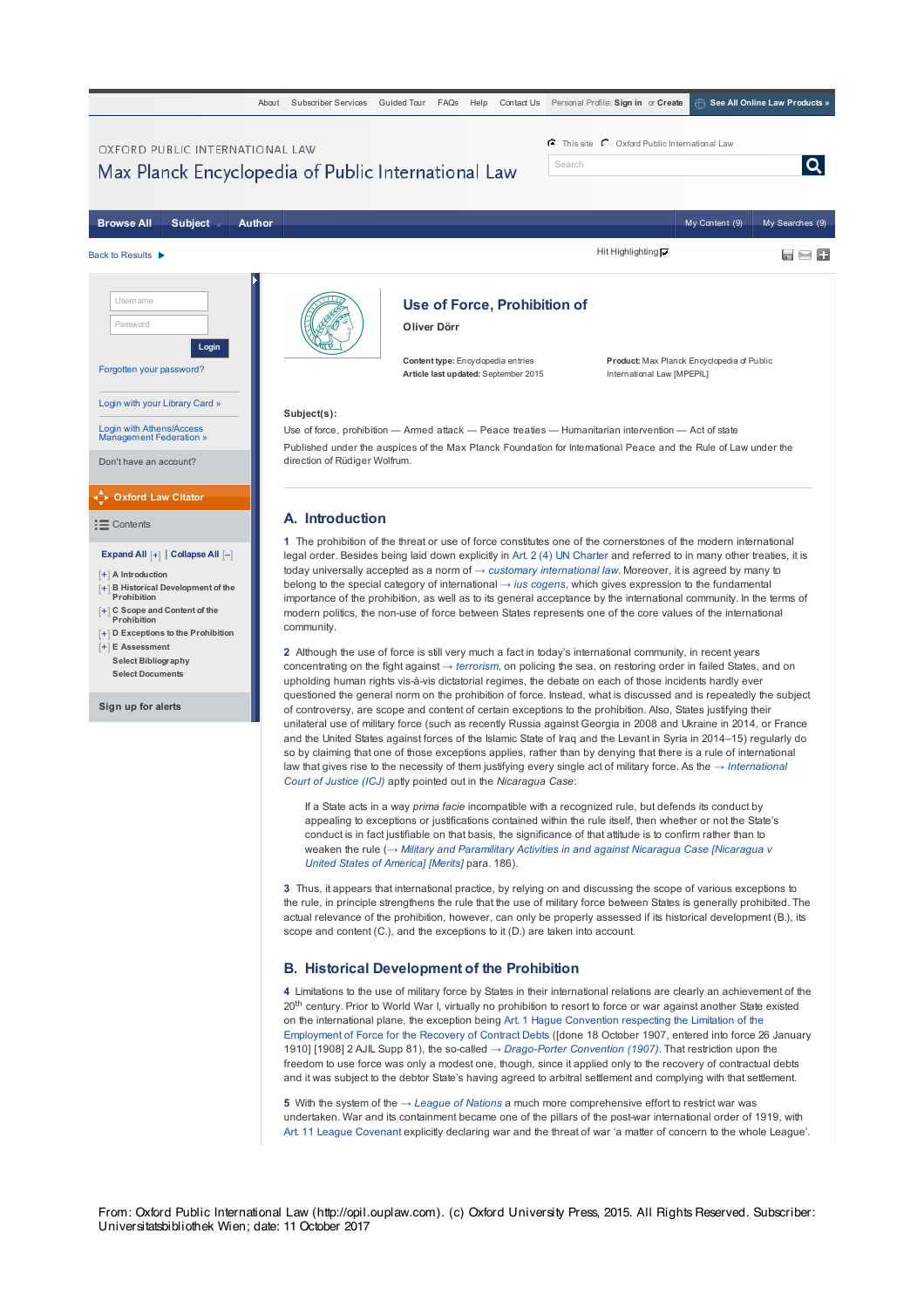However, the specific legal rules of that system fell far short of a general prohibition of force. Art. 12 League Covenant prohibited nations resorting to war before a dispute had been submitted to peaceful settlement and for three months after an arbitral award or a judicial decision had been given, thus providing, in essence, merely for a moratorium on war. It was only in very special cases that the League members were definitely deprived of their freedom to go to war, namely against another member that complied with an arbitral award or a decision of the *→ Permanent Court of International Justice* (PCIJ) (Art. 13 (4) League Covenant) (Art. 15 (6) League Covenant). In case the Council failed to adopt a report by unanimous vote, the League members reserved to themselves 'the right to take such action as they shall consider necessary for the maintenance of right and justice' (Art. 15 (7) League Covenant). Those provisions were remarkable in their time as the first efforts of something like the international community to outlaw war, but they did not have much practical effect in the end.

**6** In an attempt to overcome the shortcomings of the League Covenant, the members of the League adopted the Geneva Protocol for the Pacific Settlement of International Disputes in 1924 (signed 2 October 1924 [1925] 19 AJIL Supp 9), which not only acclaimed in its preamble the 'solidarity of the members of the international community', but also stipulated in Art. 2 the obligation 'in no case to resort to war', except in self-defence or in the case of collective enforcement measures. The Protocol, however, never entered into force due to Britain's failure to ratify.

**7** A general prohibition of war was brought about through the famous *→ Kellogg-Briand Pact (1928)*, in Art. I of which the parties declared, 'that they condemn recourse to war for the solution of international controversies, and renounce it, as an instrument of national policy in their relations with one another'. In 1933, several Latin American States concluded the Anti-War Treaty of Non-Aggression and Conciliation (163 LNTS 393), the socalled *→ Saavedra Lamas Treaty (1933)*, in Art. I of which the parties declared, 'that they condemn wars of aggression in their mutual relations or in those with other states'. When this treaty entered into force in 1935, with the United States of America acceding one year earlier, practically all States of the time were bound to a general prohibition of war, subject only to the implicit right of *→ self-defence*. However, the fact that those prohibitions were restricted to war, and did not refer to the use of force in general, proved to be a serious shortcoming when States, such as China and Japan, insisted that their military actions against each other did not amount to war and were, thus, not in violation of international law

**8** This particular defect of the legal situation was to be remedied by Art. 2 (4) UN Charter, which not only extends the scope of the prohibition to the threat or use of all kinds of military force, but also has it supported with a multilateral system of enforcement in Chapter VII UN Charter. Every discussion on the use of force in the international legal system today necessarily focuses on Art. 2 (4) UN Charter and its interpretation in jurisprudence, legal doctrine, and practice. The ICJ referred to the provision as 'a cornerstone of the United Nations Charter' (*Armed Activities on the Territory of the Congo [Democratic Republic of the Congo v Uganda] [Merits]* para. 148; *→ Armed Activities on the Territory of the Congo Cases*).

# **C. Scope and Content of the Prohibition**

### **1. Treaty norm and customary rule**

**9** In order to describe the prohibition of the use of force under current international law, two legal bases for that rule must be distinguished: Art. 2 (4) UN Charter as a conventional norm; and the corresponding rule of customary international law. In its jurisprudence the ICJ has, on several occasions, acknowledged that the prohibition of the use of force is indeed part of customary law (eg *Military and Paramilitary Activities in and against Nicaragua [Jurisdiction and Admissibility]* para. 73; *Military and Paramilitary Activities in and against Nicaragua [Merits]* paras 187–190; *→ Israeli Wall Advisory Opinion [Legal Consequences of the Construction of a Wall in the Occupied Palestinian Territory]* para. 87), and in doing so regularly proceeded on the assumption that both rules have the same content.

10 While this assumption is being criticized in legal doctrine, where authors point to the fact that States have interpreted the prohibition in a divergent manner, international practice indeed appears to bear out the conclusion that treaty and custom law on the non-use of force are identical in content. Differing views put forward by States and international organs do not so much relate to the prohibition of force as such, as to scope and content of exceptions to it. Thus, it may prove to be difficult to establish a uniform *opinio iuris* on humanitarian intervention as a rule of international law, or on certain constellations of (alleged) self-defence, but not on the basic elements of the prohibition of the use of force. Moreover, since all States are today bound by the treaty norm of the UN Charter, possible differences of interpretation among them would equally concern the treaty and the customary rule. It is submitted, therefore, that the prohibition of the use of force is today both a norm of treaty law and of international customary law and that both rules are, at least in general, identical in content (Dinstein mn 269–70). Differences between the two rules may be argued to exist, however, in respect of their personal scope, ie of their addressees (see below paras 26–30).

## **2. The Notion of 'Force'**

**11** The scope of the prohibition is essentially determined by the notion of 'force', which in the context of the UN Charter must clearly be interpreted as referring solely to armed or military force. Paragraph 7 of the Preamble of the UN Charter identifies as one of the goals of the United Nations 'to ensure … that armed force shall not be used, save in the common interest', and Art. 44 shows that the UN Charter uses the term 'force' where it refers to the application of military force. This restrictive interpretation is further supported by the *travaux préparatoires* of the UN Charter, since at the San Francisco Conference a Brazilian proposal to extend the prohibition to encompass *→ economic coercion* was explicitly rejected (Randelzhofer and Dörr mn 18). Also, the prevailing international practice of States and international organizations, including the *→ Friendly Relations Declaration*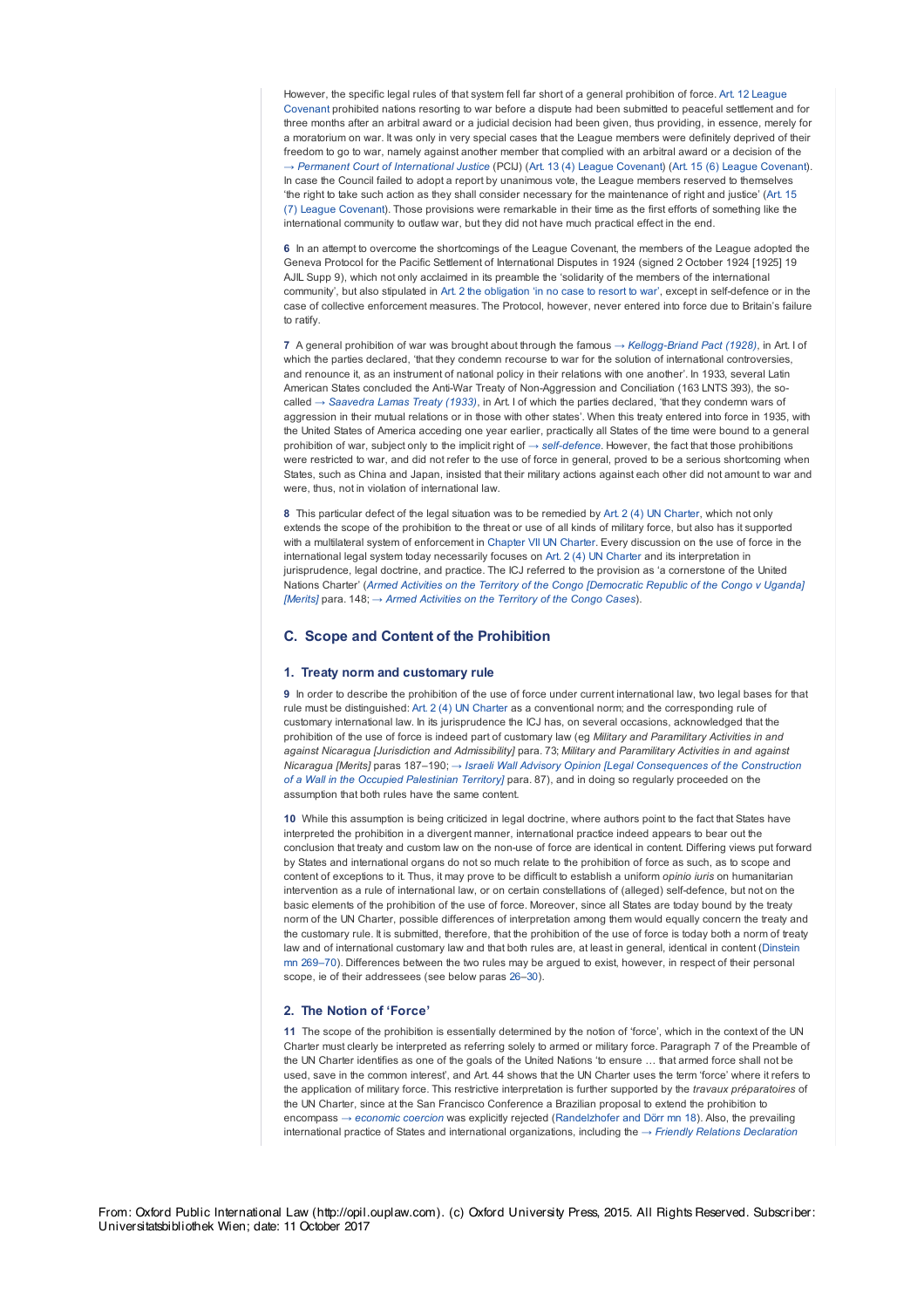*(1970)* of the UN General Assembly, only treats incidents involving military force as falling under the prohibition of the use of force and thereby confirms its narrow reading.

**12** Thus, the use of political or economic means of coercion may, in a given case, be contrary to the principle of non-intervention (*→ Intervention, Prohibition of*), but it cannot as such violate the prohibition of the use of force, neither under the UN Charter nor under customary international law. Also, the use of non-military forms of physical force between States, such as the deliberate cross-frontier employment of natural forces (eg the release of water, the deprivation of water by a riparian State, or the spreading of fire), cross-border pollution, the expulsion of parts of the population, or the causation of a massive influx of refugees, has not so far been treated in practice under the principle of the non-use of force. The same applies, so far, with regard to computer network attacks against the information systems of another State, although current and future State practice may, in this respect, lead to a different interpretation, given the weapon-like destructive potential which some attacks by means of information technology may develop: computer network attacks intended to directly cause physical damage to property or injury to human beings in another State may reasonably be considered armed force (cf Schmitt [1999] 912–15; Schmitt [2011] 573–78; see also *→ Cyber Warfare*).

**13** In its restriction to armed or military force the prohibition must, however, be interpreted very broadly to basically capture each and every form of armed force by individual States. Only such an extensive reading is apt to accommodate the universally acknowledged fundamental character of the prohibition and to fulfil the relevant purpose of the UN Charter, which is to ensure that armed force should generally not be used by individual States against each other. The use of force between States is meant to be outlawed altogether, save on the basis of a recognized legal norm that is established to form an exception to the prohibition.

**14** The comprehensive character of the prohibition is, at a close reading, confirmed by the wording of Art. 2 (4) UN Charter. Although it contains the terms that the use of force must be directed 'against the territorial integrity or the political independence of any state' (*→ Territorial Integrity and Political Independence*), these are obviously not meant to be indispensable requirements for the prohibition to apply, nor to restrict its scope in any other way. First, the two terms are supplemented by a third variant of the threat or use of force covered by the provision, which is one 'in any other manner inconsistent with the purposes of the United Nations'. Since one of those purposes is clearly to prevent every unilateral use of armed force, the third variant takes on the character of a 'catch-all phrase'. Moreover, as the *travaux préparatoires* of the UN Charter reveal, the reference to 'territorial integrity' and 'political independence' was introduced into the text of the provision in order to place special emphasis on two particularly grave forms of the prohibited use of force and not to restrict the scope of the prohibition (Ruys [2014] 164; Randelzhofer and Dörr mn 39). It was in this sense that the prohibition was inserted, eg into Art. 1 North Atlantic Treaty ([signed 4 April 1949, entered into force 24 August 1949] 34 UNTS 243), and that the 2005 World Summit Outcome, adopted as a General Assembly resolution, reaffirmed the 'obligation of Member States to refrain in their international relations from the threat or use of force in any manner inconsistent with the Charter' (UNGA Res 60/1 '2005 World Summit Outcome' [12 September 2005] GAOR 60<sup>th</sup> Session Supp 49 vol 1, 3, para. 77), thus simply omitting the two qualifications contained in Art. 2 (4) UN Charter. The prohibition therefore captures every threat (*→ Use of Force, Prohibition of Threat*) or use of armed force of any kind that is directed by one State against another.

**15** The broad interpretation of the prohibition is of particular relevance when it comes to the use of indirect force by one State against another. The principle of the non-use of force not only prohibits the direct use of force, ie the incursion of regular troops or cross-border shooting into the territory of another State, but also the participation of a State in the use of force, by another State or by private individuals, against or in the territory of another State. In particular the participation in forcible acts committed by unofficial bands, *→ mercenaries*, or rebels can fall under the prohibition. Thus, the Friendly Relations Declaration, which the ICJ held to be declaratory of customary international law in this respect (*Armed Activities on the Territory of the Congo [Democratic Republic of the Congo v Uganda] [Merits]* para. 162), stated with regard to the principle of the nonuse of force, the duty of States to refrain 'from organizing or encouraging the organization of irregular forces or armed bands, including mercenaries, for incursion into the territory of another State' and 'from organizing, instigating, assisting or participating in acts of civil strife or terrorist acts in another State or acquiescing in organized activities within its territory directed towards the commission of such acts, when the acts referred to ... involve a threat or use of force'.

**16** The ICJ referred to the Friendly Relations Declaration in the *Nicaragua* case and held that certain forms of assistance rendered by a State to private rebel groups amount to the use of indirect force, provided that the supported groups commit acts of armed violence in another State. The Court characterized the arming and training of the Contras as an act of force on the part of the United States, but not 'the mere supply of funds' to them (*Military and Paramilitary Activities in and against Nicaragua [Merits]* para. 228). Thus, the support by a State of private acts of armed force against or in another State can amount to a prohibited use of force on the part of the supporting State. In *Armed Activities on the Territory of the Congo (Democratic Republic of the Congo v Uganda)*, the Court confirmed that training and military support given by a State to private groups that then commit acts of violence in the territory of another State is in violation of the principle of non-use of force (paras 163–65).

**17** On the other hand, the mere financial support of private individuals who commit acts of armed force seems, according to the ruling in the *Nicaragua* case, not to fall under the prohibition of the use of force. This ruling might come under pressure, however, in times of an international conflict against *→ terrorism*, when the harbouring of private terrorists by a State is regarded by the international community as giving rise to the right of self-defence, and thus as amounting to a grave act of force. This feature of State practice, which has, as a consequence of the events of 9/11, extended the criteria for attributing acts of private violence to a supporting State (cf Tams 383–87), cannot remain without effect upon the prohibition of the use of force.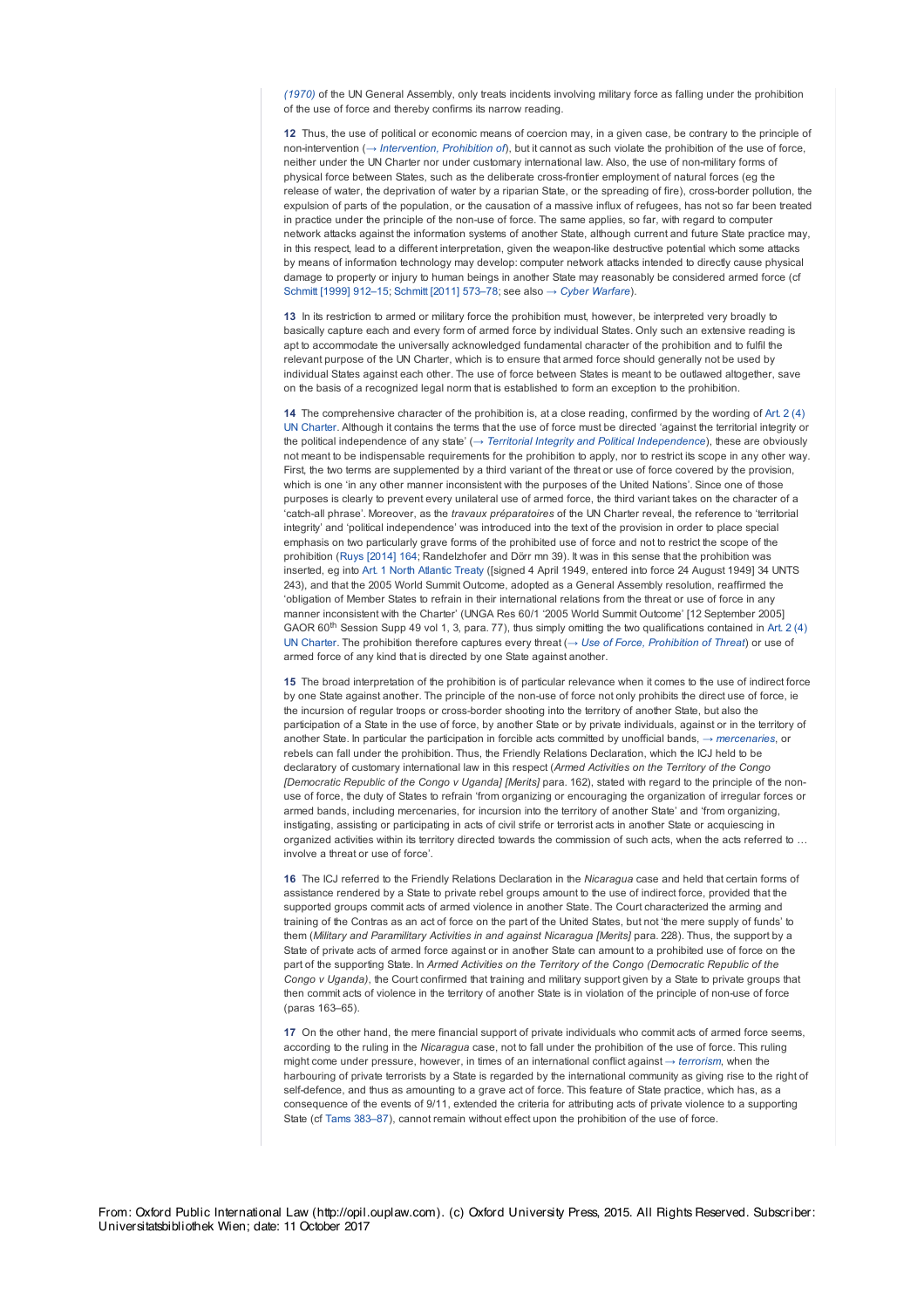**18** Even if the comprehensive character of the prohibition of the use of force is beyond dispute and its broad scope generally acknowledged, one may ask whether there actually is no lower threshold of any kind that triggers the prohibition and must be reached in order to bring it into application. Is it perceivable at all that there could be actions of armed forces of a State against another that fall below that threshold and are thus outside the prohibition? It is submitted in this respect that with regard to actions of armed forces, the prohibition of the use of force needs to be distinguished from other rules of international law, such as the prohibition of intervention and the prohibition of the violation of State *→ sovereignty*. The essential feature that characterizes the prohibition of the use of force is the application of military force as a means of coercion, it is not the intrusion into the sovereign realm of another State, nor is it even the element of coercion as such, but only an intrusion or coercion using the special features of military weaponry and displaying hostile intent.

**19** The behaviour of a State's armed forces must possess those special features in order to fall under the prohibition of the use of force. Therefore, it is very doubtful whether, for example*,* the violation of airspace or territorial waters by units of armed forces that remain unopposed, or even undetected—so that no actual use of force occurs—is covered by the prohibition of the use of force. Although during the *→ Cold War (1947–91)*, such incidents were occasionally referred to as 'acts of aggression' or the like, it would seem that the mere intrusion into the territory of another State that is not related to any armed operation is much more adequately dealt with under the principle of non-intervention. Also, in practice, incidents that involve a State's armed forces, but not the special features of their weaponry (eg uninvited humanitarian aid by unarmed soldiers), are more likely to be addressed as violations of sovereignty or territorial authority of another State than as a prohibited use of force. In relation to small-scale intrusions of a military character it is decisive to determine whether they reflect a hostile intent on the part of the intruder (Ruys [2014] 172). Other than that, no specific gravity threshold can be read into Art. 2(4) UN Charter nor be shown to exist in the customary practice of States (Ruys [2014] 171–91; *contra* Corten [2010] 52–92).

**20** The use of force, as prohibited by international law, must be put in relation to another term of international law: *→ aggression*. The definition of aggression, as adopted by the UN General Assembly in 1974, captured the term to mean 'the most serious and dangerous form of the illegal use of force'. This is supposedly why the ICJ in the *Nicaragua* case referred to the definition in order to interpret the term *→ armed attack* within the meaning of Art. 51 UN Charter, since the Court distinguished 'the most grave forms of the use of force (those constituting an armed attack) from other less grave forms' (*Military and Paramilitary Activities in and against Nicaragua [Merits]* para. 191; *→ Oil Platforms Case [Iran v United States of America]* para. 51). 'Armed attack' and aggression both describe particularly grave forms of the use of force and are therefore, in any case, caught by the prohibition laid down in Art. 2 (4) UN Charter.

#### **3. In the International Relations of States**

**21** Art. 2 (4) UN Charter prohibits the use of force solely in the international relations between States. It does not, therefore, apply to the use of military force within the territory of a State: it does not prevent insurgents from starting an armed fight against the government, nor the government from using armed force against them. Insurgents are only protected by the prohibition of the use of force when they have succeeded in establishing a stabilized *→ de facto* regime (Randelzhofer and Dörr mn 29). Forcible enforcement actions undertaken by a State against private individuals within its own territory are not covered by the prohibition, either under the UN Charter or under customary international law.

**22** The international relations of a State are not affected if it consents to the use of armed force by another State in its own territory, including its territorial waters. Because sovereign States are in principle free to dispose of their territory, they also have the right to dispose of their exclusive right to use that territory, thus to allow military operations of other States on their State territory. As long as that consent is genuine, the prohibition of the use of force does not apply to military actions of other States' forces on the territory of a State whose government has consented to those operations (Brownlie 320–21). This does in principle include the intervention of other States' armed forces in a civil war or in the fight against terrorists by invitation or with the consent of the competent government. The recent practice of collective operations against private terrorist groups (eg in Afghanistan) or pirates (eg in the territorial waters of Somalia; *→ Piracy*) seems to confirm this conclusion, just as in the *Armed Activities on the Territory of the Congo* case the ICJ clearly proceeded on the assumption that the valid consent by the Democratic Republic of the Congo could have justified the military operations of Ugandan troops on its territory (*Armed Activities on the Territory of the Congo [Democratic Republic of the Congo v Uganda] [Merits]* paras 92–105). The legalizing effect of government/State consent may, however, be questioned in situations where the consenting government is not legitimate or is no longer effective, or when the intervention consented to would violate the right of peoples to *→ self-determination* (Nolte 604). Since a valid consent by the State whose territory is affected excludes the application of the prohibition of force altogether, the peremptory character of the prohibition (see para. 32 below) cannot affect the validity of the consent.

**23** In order to come under the prohibition, the use of armed force by a State must be directed against the territory of another State. This territorial element was clearly underlined by the ICJ in the *Construction of a Wall* advisory opinion where the Court held that the concept of an armed attack (Art. 51 UN Charter) only applies to attacks from outside a State's territory that are imputable to another State (*Legal Consequences of the Construction of a Wall in the Occupied Palestinian-Territory* para. 139). It is submitted that the same applies to the general rule on the use of force, of which armed attack is nothing but a severe example. Therefore, any form of a blockade, by land or by sea, cannot be said to involve a use of force against the State concerned, since it merely consists of a denial of entry to the State's territory and lacks any physical action against that territory (Brownlie 376–77). Admittedly, however, the Definition of Aggression, adopted by the UNGA in 1974, refers in Art. 3 (c) to 'the blockade of the ports or coasts of a State by the armed forces of another State'.

**24** In State practice forcible attacks against ships and aircraft of another State of a non-commercial or military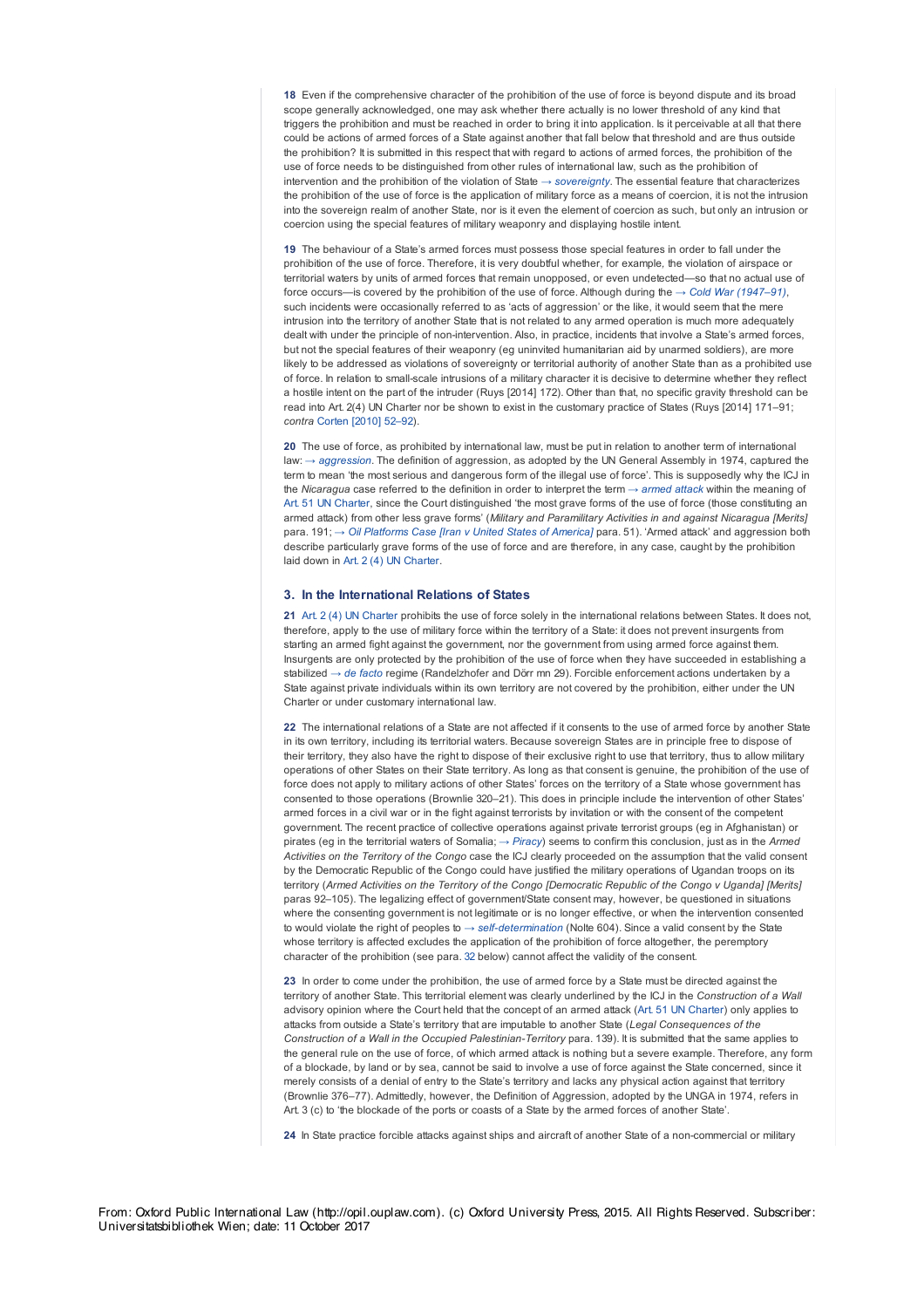character are also regarded as acts of force against that State and as falling under the prohibition of the use of force. Authority for this might already be taken from the famous *Lotus* case of the PCIJ, which held that as a corollary of the principle of the freedom of the seas 'a ship on the high seas is assimilated to the territory of the State the flag of which it flies' and that 'a ship is placed in the same position as national territory' (*The 'Lotus' [France v Turkey]* PCIJ Series A No 10, at 25; *→ Lotus, The*). Along the same lines, Art. 3 (d) Definition of Aggression qualified the attack 'on the land, sea or air forces, or marine or air fleets of another State' as an act of aggression. And in the *Oil Platforms* case the ICJ clearly proceeded on the assumption that the attack on a military vessel of another State, either through missiles or sea mines, may, in case of the required severity, amount to an armed attack, provided the vessel is flying the flag of that State (*Oil Platforms* paras 64 and 72). Forcible attacks against official––as opposed to private—aircraft or ships of another State are sometimes even then considered to come within the prohibition of the use of force, when they occur in the territory of the attacking State (Ruys [2014] 180–88 and 209). When a foreign ship or aircraft is attacked in the territory of a third State, the use of force is not only directed against the flag State, but also against the State whose territory is affected.

**25** Violent attacks against diplomatic premises do not amount to acts of force against the sending State, since the premises are not part of its territory. If committed from outside the territory of the receiving State, such acts may amount to a use of force against the latter. Should the receiving State itself be responsible for the incident, the latter must be dealt with under the *leges speciales* of the law on diplomatic relations.

#### **4. Personal Scope**

**26** The prohibition of the use of force, as laid down in Art. 2 (4) UN Charter, only applies between States, thus solely armed operations by States and against States fall under the provision. Private individuals or groups are not members of the United Nations and cannot, therefore, be addressed by the rule as a matter of treaty law. In State practice an extension of the rule to bind private actors in their armed operations or to protect them against State operations cannot be shown to be accepted either. It is, however, generally accepted that stabilized *de facto*-regimes as pre-State entities are also bound and protected by the prohibition (Randelzhofer and Dörr mn 29).

**27** A sovereign State remains protected by the prohibition of the use of force, even if it loses its effective government and becomes a so-called failed or *→ failing State*. An exemption of those States from the scope of the prohibition by way of its teleological reduction, which is argued by some authors, has not been generally recognized in State practice and is, therefore, not part of the *lex lata*, apart from the possibility that such a reduction could invite interested States to an abusive behaviour and is thus inadvisable as a matter of legal policy. It may be, however, that where States are unable to control private activities in their territory effectively, the right of self-defence would apply under more lenient conditions, so that the threat failed States might pose to international peace and security could be dealt with under one of the exceptions to the prohibition of the use of force.

**28** Also, under customary international law, which in theory would allow for more flexibility as to the personal scope of the prohibition, the latter is primarily addressed to States. A certain extension can be observed in practice, however, with regard to international organizations which are responsible for the conduct of military operations and which in those cases usually declare themselves to be bound by the customary rules on the use of force. This concerns regional security arrangements (*→ Regional Arrangements and the United Nations Charter*), such as the *→ North Atlantic Treaty Organization (NATO)*, the European Union, the *→ Economic Community of West African States (ECOWAS)*, the *→ African Union (AU)*, and the United Nations itself. Most of the organizations acknowledge the binding character of the prohibition already in their constituent documents. Thus, Art. 1 North Atlantic Treaty refers explicitly to the UN Charter and repeats the obligation of the Member States of NATO 'to refrain in their international relations from the threat or use of force in any manner inconsistent with the purposes of the United Nations'. Art. 21 Treaty on European Union declares that any action of the EU on the international scene shall be guided by, among others, 'respect for the principles of the UN Charter and international law', and that the EU shall work in order to preserve peace, prevent conflicts, and strengthen international security 'in accordance with the purposes and principles of the UN Charter'. The constitutive treaties of the AU and ECOWAS re-affirm the commitment of their Member States to comply with the international rules of non-aggression, as does the ECOWAS Protocol relating to the Mechanism for Conflict Prevention, Management, Resolution, Peace-Keeping and Security (1999). Such explicit references in the primary legal documents give rise to the presumption that the founding States also want to bind the organization as a subject of law to the international legal principles referred to and convey that commitment to the international community.

**29** If those organizations are then themselves bound by the customary prohibition of the use of force, they may conduct their military operations, at least in the territory of a non-member State, only with the consent of the States concerned, with an authorization of the UN Security Council under Chapter VII UN Charter or under any of the recognized exceptions to the prohibition (see paras 37–50 below). Moreover, since international organizations are creatures of their Member States, the latter remain, in principle, responsible under international law for the actions of the organizations and are therefore under the obligation to ensure that the organization complies with all applicable rules of international law. This is the case even if in the *Behrami and Saramati* case the *→ European Court of Human Rights (ECtHR)* seems to have set a different tone by declining to legally attribute UN forces' behaviour to the UN Member States (*Behrami and Behrami v France* [ECtHR] App 71412/01; *Saramati v France Germany and Norway* [ECtHR] App 78166/01, Decision of 2 May 2007).

**30** Also under customary law, private individuals or groups do not fall under the scope of the prohibition of the use of force, even if they may dispose of the financial, military, and organizational strength allowing them to commit acts of armed force against States that have the scale and effects of inter-State operations. In its recent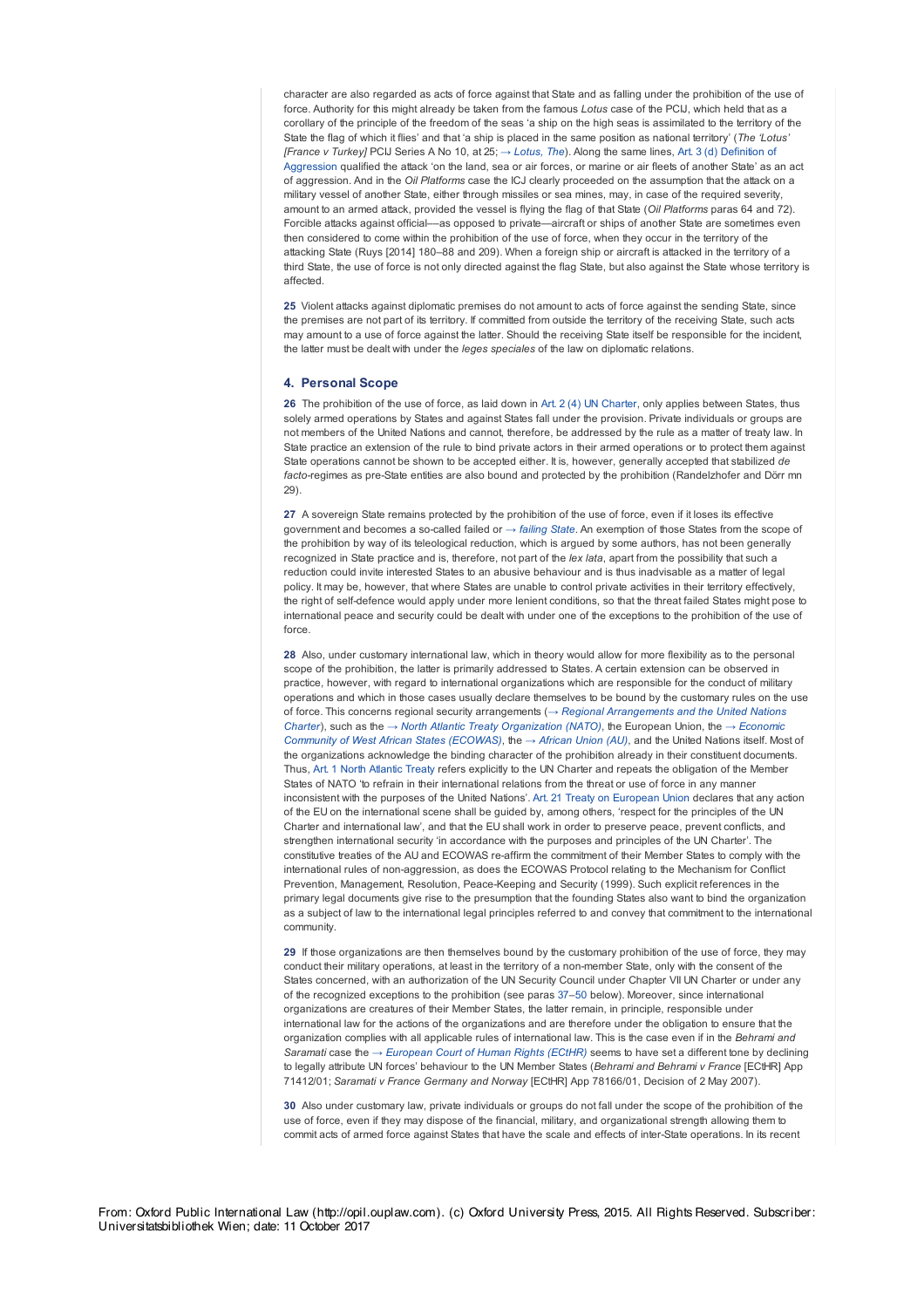jurisprudence the ICJ made it clear that acts of violence by *→ non-State actors* can only become relevant as amounting to an armed attack if they are attributable to a State that then would be the legitimate target of selfdefence (*Legal Consequences of the Construction of a Wall in the Occupied Palestinian Territory* para. 139; *Armed Activities on the Territory of the Congo [Democratic Republic of the Congo v Uganda]* paras 146–47). The same must apply to the prohibition of the use of force, as both rules systematically correspond to each other. This is why the ICJ, in *Armed Activities on the Territory of the Congo*, took great pains in attributing private violent conduct to the government of Uganda, having recourse to Arts 4–8 of the 2001 ILC Draft Articles on the Responsibility of States and to the Friendly Relations Declaration (see *Armed Activities on the Territory of the Congo [Democratic Republic of the Congo v Uganda]* paras 160–165). Another way of attributing private actions to a State, making the latter responsible under the prohibition of the use of force, is the concept of indirect force applied by the Court in the *Nicaragua* case (see paras 15 and 16 above). Also, recent State practice (eg with regard to the conflicts in Lebanon [2006] and Georgia [2008]) confirms that armed force used by non-State actors only becomes relevant with regard to the prohibition of the use of force if it can be attributed to a State other than the one affected by it. Private individuals or terrorist groups do not qualify as legal subjects of the rules on the non-use of force--they may be the objects of policing or law enforcement operations, but not the addressees of legitimate acts of self-defence.

#### **5. Legal Effects**

**31** The prohibition of the use of force renders every act of armed force covered by it, and not justified by an exception to it, a violation of international law, and the State that is responsible for it liable to counter-measures and reparation in accordance with customary international law (cf UN ILC 'Draft Articles on Responsibility of States for Internationally Wrongful Acts' [2001] GAOR 56<sup>th</sup> Session Supp 10, 43; Arts 31-39 and 49-54). Another State that has aided or assisted in the commission of a prohibited use of force may be responsible for that in its own right (cf Art. 16 ILC Draft Articles). Moreover, since the prohibition is generally recognized to entail an obligation *erga omnes* (an obligation owed to the international community as a whole), its violation may not only be invoked by the State that is territorially affected, but by any other State under the conditions set out in Art. 48 ILC Draft Articles (*→ Obligations erga omnes*).

**32** Additionally, the prohibition is usually acknowledged in State practice and legal doctrine to have a peremptory character, thus to be part of the international *→ ius cogens* (cf *Military and Paramilitary Activities in and against Nicaragua [Merits] [Separate Opinion of Judge Singh]* [1986] ICJ Rep 151, 153; *Legal Consequences of the Construction of a Wall in the Occupied Palestinian Territory [Separate Opinion of Judge Elaraby]* [2004] ICJ Rep 246, 254). In terms of the responsibility of States this would, in case of gross or systematic violations, imply an obligation of all States to co-operate in order to bring the breach to an end and not to recognize as lawful any situation created by the use of force (Art. 40 (1) ILC Draft Articles). This duty of *→ non-recognition* was taken up by the ICJ in the *Construction of a Wall* advisory opinion, when it held that as a corollary of the prohibition of the use of force any territorial acquisition resulting from the threat or use of force was illegal and must be treated as such by other States (at para. 87). This view was confirmed in the recent case of the Russian annexation of Crimea (March 2014), when many States declared their non-recognition (Grant 87–90) and the UNGA called upon all States not to recognize the territorial alteration (UNGA Res 68/262).

**33** In terms of the law of treaties the *ius cogens* character of the prohibition leads to the invalidity of treaties whose content is in violation of it (Art. 53 Vienna Convention on the Law of Treaties [1969]). However, this can only refer to treaties that are actually in contradiction to the prohibition, thus excluding those treaties to which the State concerned has validly consented (see para. 22 above). Therefore, only treaties concluded between States that relate to the use of force as against a third State can be subject to the invalidity provided for in Art. 53 Vienna Convention. Moreover, a treaty is void if its conclusion has been procured by an illegal threat or use of force according to Art. 52 Vienna Convention on the Law of Treaties, whereas (peace) treaties forced upon an aggressor State are not *eo ipso* invalid (Art. 75 Vienna Convention).

**34** In modern international law the commission of prohibited acts of armed force may not only entail the legal responsibility of the State to whom those acts can be attributed, but also the criminal responsibility of individuals who were personally involved in the illegal violence. Already the UNGA Friendly Relations Declaration and the UNGA Definition of Aggression (Art. 5 (2)) had enunciated that aggression constitutes a crime against international peace and that it gives rise to international responsibility, but the context of both declarations suggested that they referred to State—rather than to individual—responsibility.

**35** This is about to change under the Rome Statute of the International Criminal Court ('ICC'): Art. 5 (1) (d) Rome Statute confers upon the ICC subject-matter jurisdiction with respect to the crime of aggression. While the definition of that crime, which would 'activate' the Court's jurisdiction, had been postponed to later agreement (Art. 5 (2) Rome Statute), in June 2010, the Assembly of State Parties to the Rome Statute adopted, in Kampala, the required amendments to the Statute on the crime of aggression. The newly inserted Art. 8bis of the Statute defines as such crime the

planning, preparation, initiation or execution, by a person in a position effectively to exercise control over or to direct the political or military action of a State, of an act of aggression which, by its character, gravity and scale, constitutes a manifest violation of the Charter of the United Nations.

As 'acts of aggression' the new provision simply incorporates the wording of Art. 3 of the 1974 UNGA 'Definition of Aggression'. The amendment needs to be ratified by at least 30 States Parties, and the ICC shall exercise jurisdiction over the crime of aggression only one year after that ratification process has been concluded, but not before another two-thirds vote has been taken by the States Parties after 2017 (see the Rome Statute, as amended, Art 15bis and Art. 15ter, (2) and (3) respectively). As of 1 September 2015, 23 parties to the Statute had ratified the Kampala amendments. Thus, it may still take some time before the *→ individual criminal*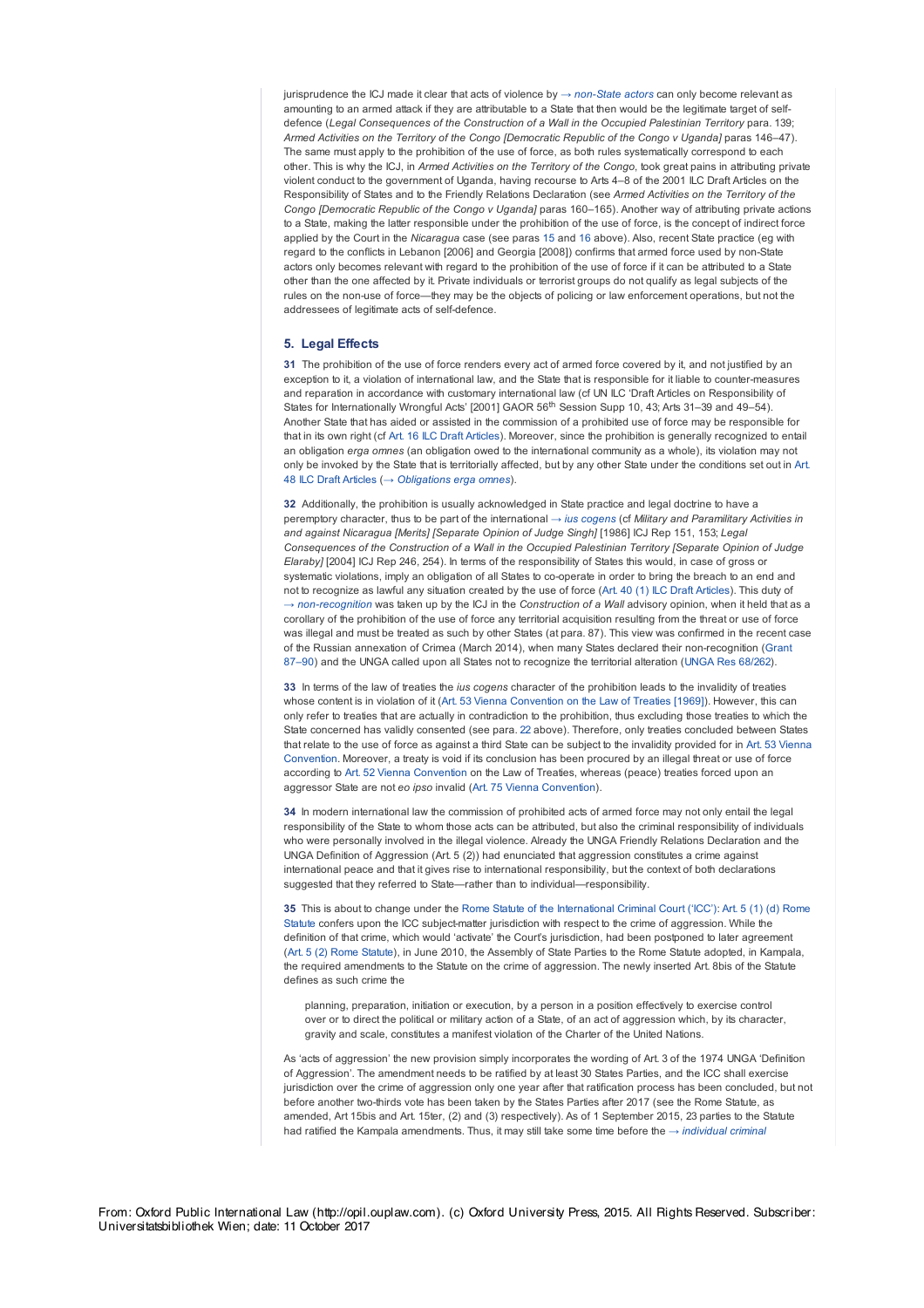*responsibility* for grave violations of the prohibition of the use of force will effectively be enforced on the international plane.

**36** Finally, as the *Oil Platforms* case demonstrates, the prohibition of the use of force can be used as general legal backdrop for the interpretation of other treaties, thus securing their conformity with the international rules on the use of force. In the said case, the ICJ had to interpret a clause in the Iran-US treaty of friendship, which essentially allowed every party to adopt those measures 'necessary to protect its essential security interests', and in cases where that clause is invoked to justify actions involving the use of armed force it could in the Court's view only encompass measures in conformity with the general rules on the use of force and selfdefence. The latter were in this respect taken into account as 'relevant rules of international law applicable in the relations between the parties' within the meaning of Art. 31 (3) (c) Vienna Convention on the Law of Treaties (*Oil Platforms* paras 40–41). Given the fact that all States are bound by the prohibition of the use of force, the latter's instrumentalization for the systemic approach of treaty interpretation (Dörr 'Art. 31' in Dörr and Schmalenbach [eds], *Vienna Convention on the Law of Treaties* 89–104) is bound to affect a considerable number of treaty relationships in the international community.

#### **D. Exceptions to the Prohibition**

**37** The relevance of the prohibition of the use of force cannot be assessed without taking a look at the recognized exceptions to it, ie at the grounds on which the use of armed force by a State can be justified today on the basis of a norm of international law. Since the proscriptive norm, outlawing any kind of armed force between States, is the basic rule, a State who wishes to invoke an exception to that rule in order to justify forcible actions in its international relations, will carry the burden of showing that the invoked justification exists as a legal norm *in abstracto* and that its preconditions were fulfilled in a given case of armed force. It is probable that the protective and stabilizing function of the prohibition of the use of force rests, to a considerable extent, on that shift of the burden of argument, and, as was pointed out earlier (at para. 2 above), current international practice and legal argument with regard to the use of force mainly focus on exceptions to the basic rule and on their prerequisites. Three exceptions to the prohibitions of the use of force can be found in universally binding treaties, while two (controversial) others are discussed as unwritten norms of customary law.

## **1. Right to Self-Defence**

**38** The best-known justification for the use of armed force is the right to *→ self-defence* laid down in Art. 51 UN Charter and recognized as a rule of customary international law. This right is generally recognized *in abstracto* to exist as a permissive legal norm, but its necessary preconditions and how to establish them in a given case are still very controversial. At least three points, however, seem to be settled through the jurisprudence of the ICJ: first, under the UN Charter and customary law there can be no legitimate self-defence without an armed attack, ie without a grave incident of armed force (*Military and Paramilitary Activities in and against Nicaragua [Merits]* paras 195 and 211; *Oil Platforms* para. 51); secondly, measures of self-defence may only be directed against a State who is responsible for the armed attack, ie to whom the latter can be legally attributed (cf *Oil Platforms* para. 51; *Armed Activities on the Territory of the Congo [Democratic Republic of the Congo v Uganda] [Merits]* para. 146); and thirdly, any act of self-defence can only be legal under international law if it observes the conditions of necessity and *→ proportionality* (*Military and Paramilitary Activities in and against Nicaragua [Merits]* paras 194 and 237; *Legality of the Threat or Use of Nuclear Weapons [Advisory Opinion]* para. 41; *→ Nuclear Weapons Advisory Opinions*).

### **2. Measures under the Law of the Sea**

**39** If ships flying the flag of another State are suitable objects of a use of force (see para. 24 above), then rules of the *→ law of the sea*, which allow every State to interfere with foreign ships on and foreign aircraft above the *→ high seas*, must be taken to contain exceptions to the prohibition of the use of force, since without the element of armed force at the disposal of the entitled State those rights would remain ineffective. This concerns the right to seize pirate ships (Art. 105 UN Convention on the Law of the Sea), the right of boarding (Art. 110 UN Convention on the Law of the Sea), and the right of *→ hot pursuit* (Art. 111 UN Convention on the Law of the Sea). This was confirmed by the *→ International Tribunal for the Law of the Sea (ITLOS)* in its *Saiga (No 2)* case, where the Tribunal, without referring to Art. 2 (4) UN Charter, stipulated that

international law, which is applicable by virtue of Art. 293 of the Convention, requires that the use of force must be avoided as far as possible and, where force is unavoidable, it must not go beyond what is reasonable and necessary in the circumstances. Considerations of humanity must apply in the law of the sea, as they do in other areas of international law (*The M/V 'Saiga' [No 2] [Judgment of 1 July 1999]* para.155; *→ Saiga Cases*).

The Tribunal specified that it is only after the appropriate actions, such as giving auditory or visual signals to stop, or the firing of shots across the bows of the ship, have failed that a pursuing vessel may, as a last resort, use force. Even then, appropriate warning must be issued to the ship and all efforts should be made to ensure that life is not endangered (ibid para. 156).

#### **3. Enforcement Actions under Chapter VII UN Charter**

**40** A State may use armed force against another if it is acting under the terms of a resolution of the UN Security Council, adopted under Chapter VII UN Charter. If the Security Council determines, pursuant to Art. 39 UN Charter, that a threat to the peace, a breach of the peace, or an act of aggression exists, it can, according to Art. 42, 'take such action by air, sea, or land forces as may be necessary to maintain or restore international peace and security'. Member States are bound by those decisions and obliged to carry them out in accordance with Art.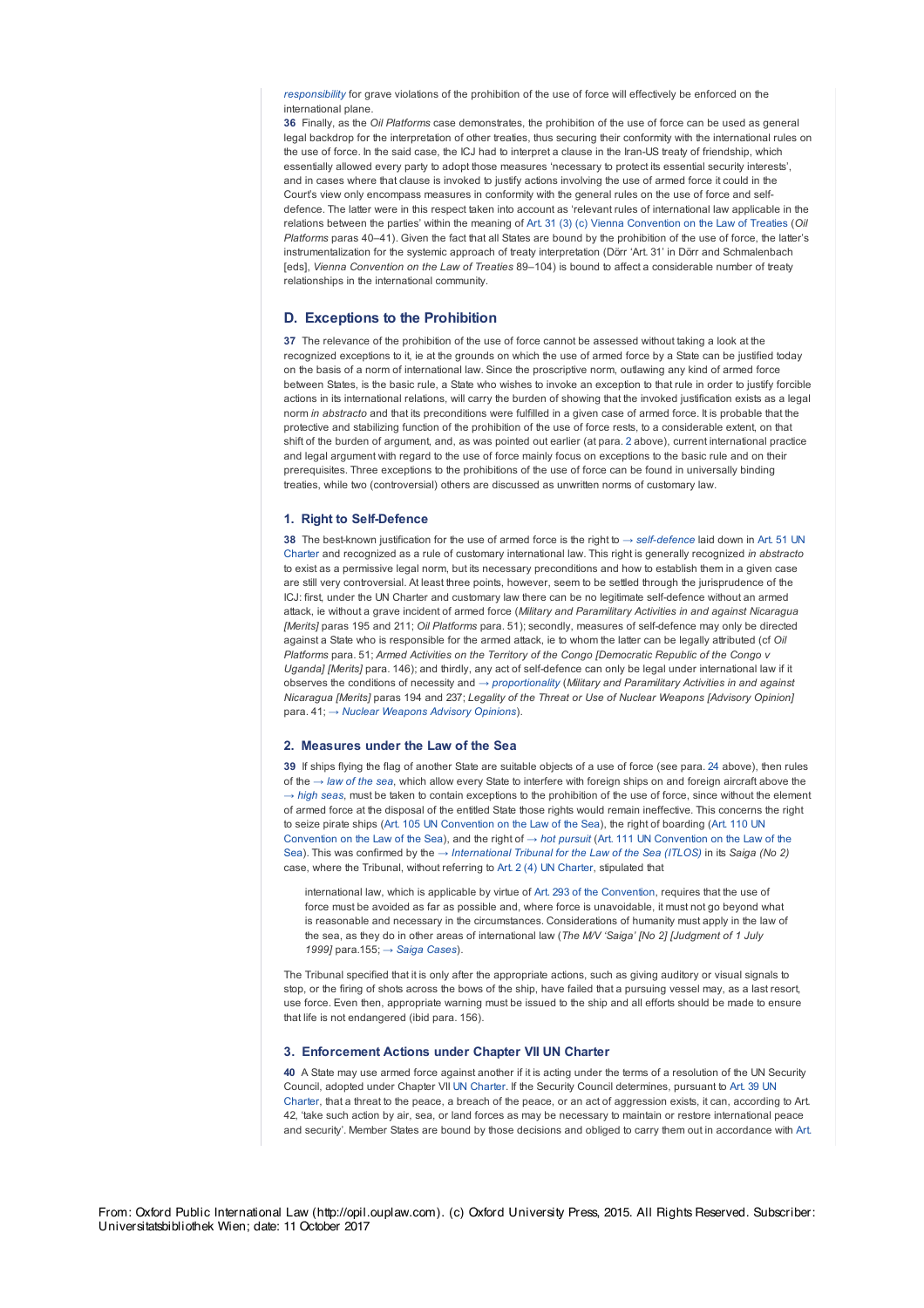### 48 UN Charter.

**41** Since the Council is not actually 'taking' the actions envisaged in Art. 42 UN Charter itself, but usually authorizes Member States to take the measures assigned, UN enforcement actions under Chapter VII function in practice as often ill-defined authorizations of States to use armed force against or in the territory of another State. While the concept of the UN Charter might have envisaged the Security Council, acting on behalf of the international community, as the head of a multi-national enforcement enterprise, the practice of Chapter VII actions usually conveys the image of modern (ie authorized) inter-State conflicts in which one side is allowed to use armed force and the other is not.

**42** From the fundamental importance of the prohibition of the use of force and its peremptory character it follows, however, that only those Security Council resolutions can be taken to offer the required authorization, which contain an explicit and sufficiently clear mandate to that effect. It is not sufficient that the Council merely characterizes a situation or a State's conduct as a threat to the peace, or even condemns a particular State for its illegal actions. 'Taking action' under Art. 42 UN Charter—interpreted in the light of the prohibition of the use of force—requires the Security Council to explicitly grant an authorization and to envisage a forcible course of events in a sufficiently concrete manner.

#### **4. Protection of Nationals Abroad**

**43** For a long time it was a very controversial issue among authors on international law whether there is, as part of the *lex lata*, an unwritten exception to the prohibition of the use of force, which would allow States to protect or rescue their nationals by means of armed force in the territory of another State. The traditional majority of legal writers seem to argue against such a rule, because it would be open to abuse and is not firmly established in State practice (Brownlie 301; further references given by Ruys 2008 234–36; Randelzhofer and Dörr mn 58). Additionally, armed action to rescue nationals abroad surely cannot be justified on the basis of the right to selfdefence, as is often done in State practice, because the territorial element required for a legitimate case of an armed attack is absent in the relevant situations, and without an armed attack there can be no lawful selfdefence (see para. 38 above).

**44** It is submitted, however, that a limited forcible action with the legitimate aim of rescuing a State's own nationals, and nationals of another State that has asked for the intervening State's assistance, is by now established as a rule of customary international law and, there-fore, as an unwritten justification to use armed force in another State's territory without that State's consent. Rescue operations of this kind have been a regular element of modern State practice at least since 1960, and even if the reasons given for an operation do not always fit the facts, no operation seems to have been challenged on the grounds that the abstract claim behind it, ie to be allowed to protect nationals abroad by forcible means, is as such illegal under international law. Thus, the *opinio iuris* of the States carrying out the rescue operations—eg Belgium in Congo (1960); Belgium and the US in Congo (1964); Israel in Entebbe/Uganda (1976); the US in Iran (1980); the US in Grenada (1983); the US in Panama (1989); the US in Liberia (1990); France in Chad (1990); the US in the Central African Republic (1996); the US in Sierra Leone (1997); Belgium and France in Rwanda (1990, 1993, and 1997); Germany in Albania (1997); France in the Ivory Coast (2002/2003); France in the Central African Republic (2003); Thailand in Cambodia (2003); a multinational evacuation operation in Lebanon (2006) etc––and of those advocating or tolerating them would seem to carry enough weight, as to give evidence of an unwritten rule of customary law.

**45** To ensure that the fundamental rule of the prohibition of force is not undermined, the use of armed force for the purpose of rescuing nationals abroad is only admissible in limited cases under well-defined preconditions. Legitimate use of the rescue exception presupposes that the life of nationals is genuinely in danger in the territory of another State, that that State itself is either unwilling or unable to ensure the safety of the persons concerned (*ultima ratio*), that the intervening State does not pursue any other purpose at the occasion of the operation, and that the scale and effects of the military force used are adequately measured to the purpose and conditions of the operation, thus the impact on the other State's territory is kept to the absolutely necessary minimum.

#### **5. Humanitarian Intervention**

**46** Even more controversial is another possible exception to the prohibition of the use of force which, under the label of 'humanitarian intervention', purports to legally justify armed operations by States against another State in order to safeguard the human rights in that State. The legitimate purpose of such an intervention is thus to protect the population in that other State against massive violations of their human rights. While the great majority of legal writers refuse to accept the humanitarian purpose as sufficient ground for another exception to the basic rule against armed force, the essential argument in favour of such a rule is, of course, the protection of human rights as another core value of the international legal community (for extensive references on the debate see Randelzhofer and Dörr mn 52–55). Yet, this argument is far from convincing, since the function of the prohibition of the use of force is not only to establish a core value of the international community, but also, and probably foremost, to deprive individual States of armed force as an instrument of their foreign policy. Thus, a simple weighing of interest or values neglects the essential function of that prohibition.

**47** In the *Nicaragua* case the ICJ used formulations that could be interpreted as an, at least implicit, statement against humanitarian intervention, when it pointed out that the use of force could not be the appropriate method to monitor or ensure such respect (for human rights in Nicaragua) and that 'the argument derived from the preservation of human rights in Nicaragua cannot afford a legal justification for the conduct of the United States' (*Military and Paramilitary Activities in and against Nicaragua [Merits]* para. 268).

**48** Also, as a matter of State practice, humanitarian intervention is far from firmly established. Although there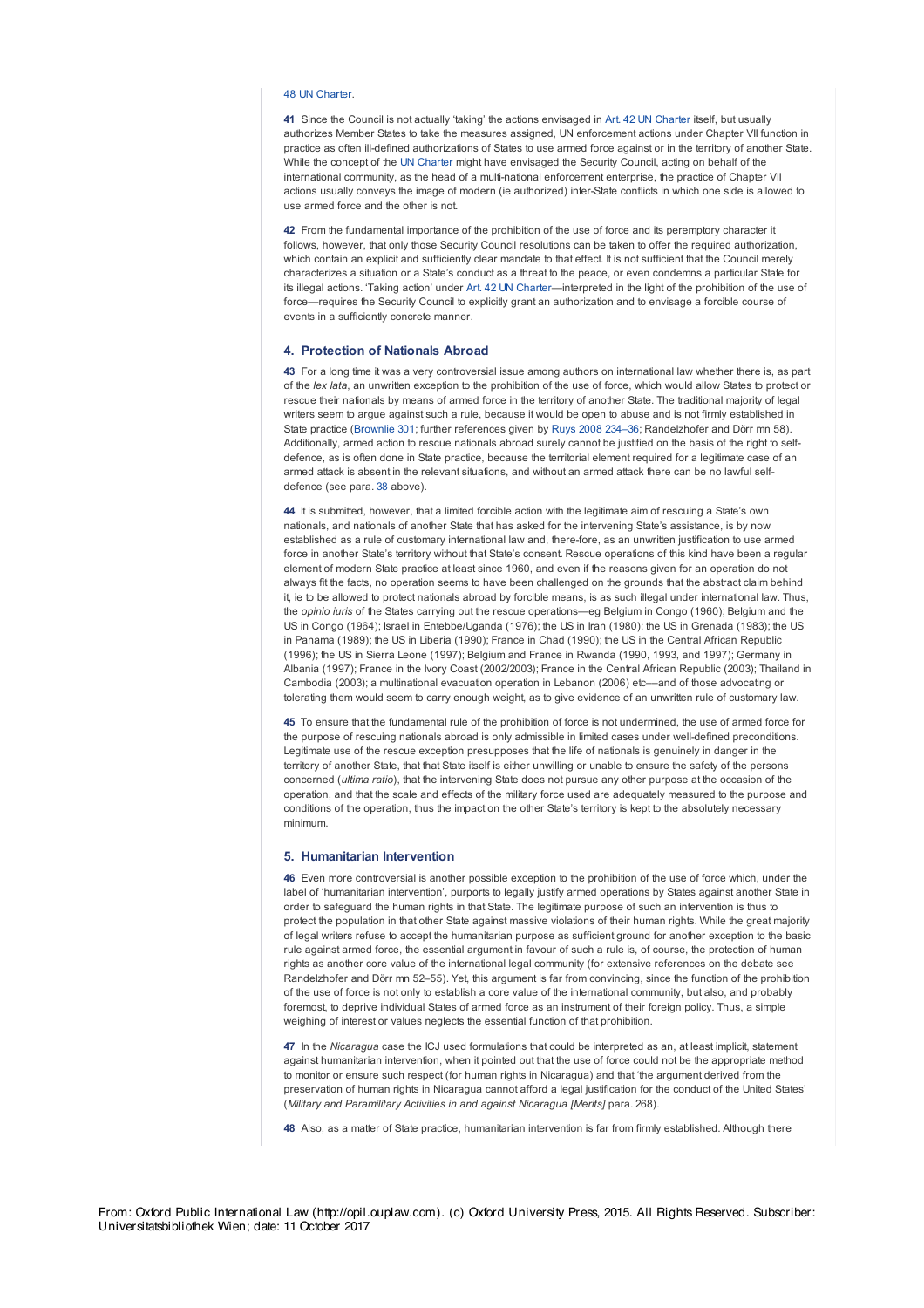have been several incidences which, at first sight, might seem to develop precedential value for a new rule of customary law (eg interventions by India in East Pakistan [1971]; by Vietnam in Cambodia [1979]; by Tanzania in Uganda [1979]; and the no-fly zones in Northern Iraq [1991]), in all those cases the States involved advanced various justifications for their forcible actions, so that a uniform *opinio iuris* referring to the humanitarian purpose of the use of force has not developed. Moreover, the abusive character of a humanitarian pretext, and thus the danger involved in accepting humanitarian intervention as a legal justification for armed force, became clear through the Indonesian intervention in East Timor in late 1975, justified on humanitarian grounds, which was followed several months later by a full-scale annexation of the invaded territory. The armed intervention of NATO in March 1999 against Yugoslavia, in order to end atrocities against the Albanian population in Kosovo, might have set an apt precedent in favour of humanitarian intervention as a permissive norm of international law, but as such it was not able to change the law, not the least because important States, such as Russia, China, and India, challenged the operation as being unlawful.

**49** Neither is the newly developed concept of a *→ responsibility to protect* suited to establish humanitarian intervention as a new rule of international law, since, insofar as it goes beyond a mere political concept, it appears to be based on the competence of the Security Council to adopt measures against the State concerned, thus using the authority of Chapter VII UN Charter. The concept, as it has been incorporated in UN resolutions, stops short of including the autonomous right of individual States to use armed force against another State and does not therefore, from the viewpoint of international law, add anything new to the debate on humanitarian intervention.

**50** Therefore, the latter is, as the law stands at present, not an established rule of international law. The protection of human rights in another State cannot, therefore, lend a legal justification to the use of armed force against that State. This may, on the basis of specific State consent, be different within special treaty regimes when States agree to establish among themselves a right of forcible intervention on humanitarian grounds. Art. 4 (h) Constitutive Act of the African Union (2158 UNTS 3), even if authorizing an international organization and not individual States, might be regarded as an example. It sets out as one of the principles of the organization,

the right of the Union to intervene in a Member State pursuant to a decision of the Assembly in respect of grave circumstances, namely: war crimes, genocide and crimes against humanity.

(as amended in 2003: … as well as a serious threat to legitimate order to restore peace and stability to the Member State of the Union upon the recommendation of the Peace and Security Council).

Similar provisions are contained in several regional treaties concluded among African States, for example the ECOWAS Protocol Relating to the Mechanism for Conflict Prevention, Management, Resolution, Peace-Keeping and Security (1999); Art. 7 Economic Community of Central African States Pact on Mutual Assistance (2000); and Art. 4 (8) Protocol on Non-Aggression and Mutual Defence in the Great Lakes Region (2006).

# **E. Assessment**

**51** The prohibition of the use of force represents, beside the protection of human rights, the major advancement of the international legal order in the 20<sup>th</sup> century. Today it features as the cornerstone of that order and an undisputed core principle of the international community. Its effectiveness depends, more than that of any other rule of international law, on its acceptance by States, especially by those who live under a constant threat of being attacked from external enemies. It also seems as if that acceptance has a great deal to do with the extent to which exceptions to the rigid basic rule are accepted and to which States are allowed to defend their existence, their territory, and their people against external threats. Thus, the future of the prohibition of the use of force, which remains undisputed as the basic rule of current international law, seems to be contingent on how the international community, in applying and developing the rules on the use of force, succeeds in keeping the community interest in the non-use of force and the legitimate security interests of States in an adequate balance.

## **Select Bibliography**

CHM Waldock 'The Regulation of the Use of Force by Individual States in International Law' (1952-II) 81 RdC 451–517.

I Brownlie*International Law and the Use of Force* (Clarendon Press Oxford 1963).

M Akehurst 'Humanitarian Intervention' in H Bull (ed) *Intervention in World Politics* (OUP Oxford 1984) 95–118.

O Schachter 'The Right of States to Use Armed Force' (1984) 82 MichLRev 1620–46.

L Doswald-Beck 'The Legal Validity of Military Intervention by Invitation of the Government' (1985) 56 BYIL 189–252.

M Reisman 'Criteria for the Lawful Use of Force in International Law' (1985) 10 YaleJIntlL 279–85. N Ronzitti*Rescuing National Abroad Through Military Coercion and Intervention on Grounds of Humanity* (Nijhoff Dordrecht 1985).

A Cassese (ed) *The Current Legal Regulation of the Use of Force* (Nijhoff Dordrecht 1986). WE Butler (ed) *The Non-Use of Force in International Law* (Nijhoff Dordrecht 1989).

B Asrat*Prohibition of Force under the UN Charter: a Study of Art. 2 (4)* (Iustus Förlag Uppsala 1991). L Henkin and others (eds) *Right v Might: International Law and the Use of Force* (2<sup>nd</sup> edn New York 1991).

RB Lillich 'Forcible Protection of Nationals Abroad: The Liberian Incident' (1992) 35 GYIL 205-223. T Ehrlich and ME O'Connell*International Law and the Use of Force* (Little Brown Boston 1993). P Malanczuk*Humanitarian Intervention and the Legitimacy of the Use of Force* (Het Spinhuis Amsterdam 1993).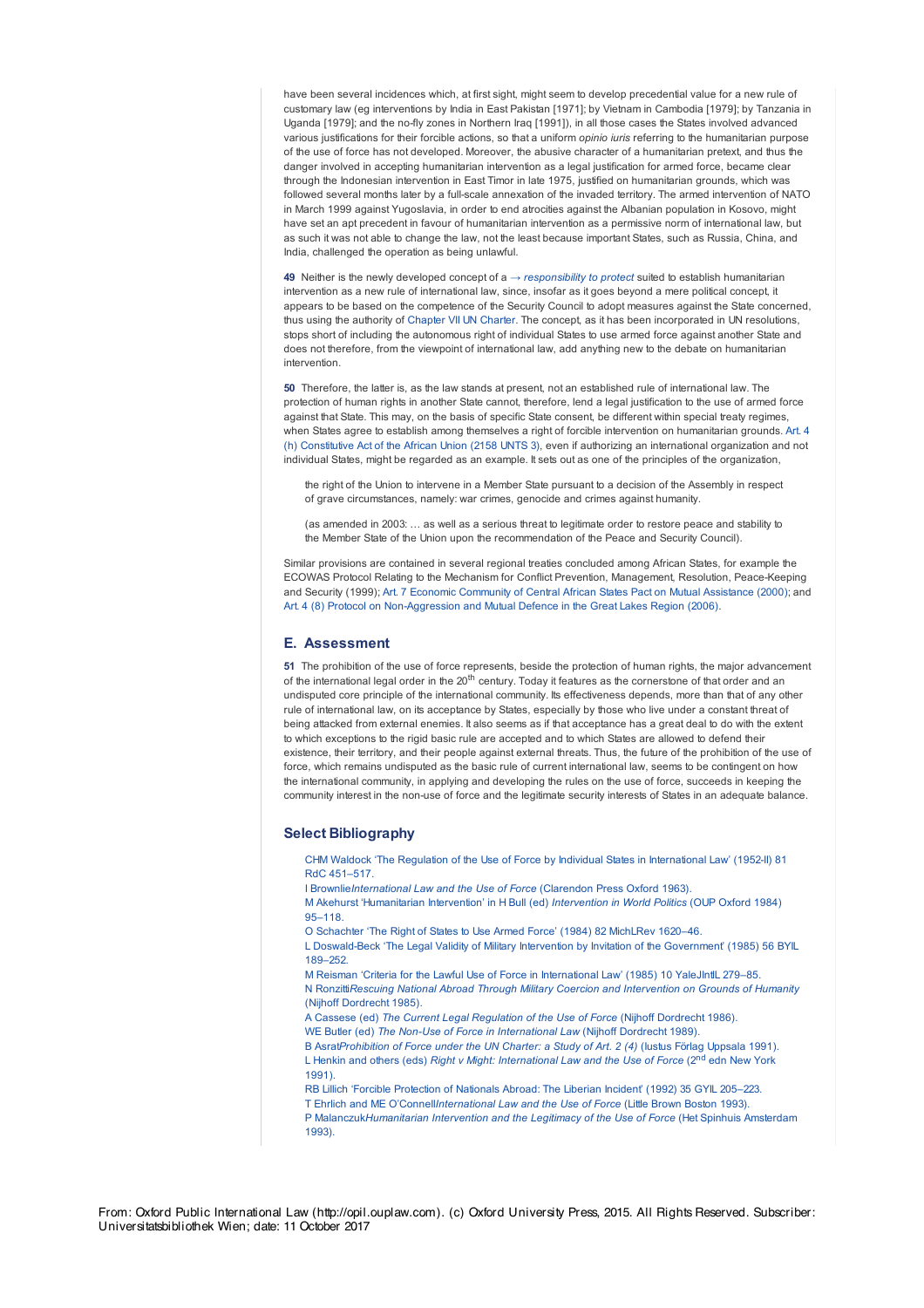G Best*War and Law since 1945* (OUP Oxford 1994).

C Antonopoulos*The Unilateral Use of Force by States in International Law* (Sakkoulas Athens 1997). ME O'Connell 'Regulating the Use of Force in the 21 Century: the Continuing Importance of State Autonomy' (1997) 36 ColumJTransnatlL 473–92.

G Nolte*Eingreifen auf Einladung* (Springer Heidelberg 1999).

MN Schmitt 'Computer Network Attack and the Use of Force in International Law: Thoughts on a Normative Framework' (1999) 37 ColumJTransnatlL 885–937.

GM Travalio 'Terrorism, International Law, and the Use of Military Force' (2000) 18 WisIntlLJ 145–91. S Chesterman*Just War or Just Peace? Humanitarian Intervention and International Law* (OUP Oxford 2001).

TM Franck 'The Use of Force in International Law' (2003) 11 TulJIntl&CompL 7–19.

R Wolfrum 'The Attack of September 11, 2001, the Wars Against the Taliban and Iraq: Is There a Need to Reconsider Inter-national Law on the Recourse to Force and the Rules in Armed Conflict?' (2003) 7 Max Planck UNYB 1–78.

J Brunnée and SJ Toope 'Slouching Towards New "Just" Wars: International Law and the Use of Force after September 11<sup>th</sup>' (2004) 51 NILR 363-92.

O Dörr 'Gewalt und Gewaltverbot im modernen Völkerrecht' (2004) 43 Aus Politik und Zeitgeschichte 14–  $20<sub>2</sub>$ 

B Fassbender 'Die Gegenwartskrise des völkerrechtlichen Gewaltverbotes vor dem Hintergrund der geschichtlichen Entwicklung' (2004) 31 EuGRZ 241–56.

O Corten 'The Controversies Over the Customary Prohibition on the Use of Force: a Methodological Debate' (2005) 16 EJIL 803–22.

T Gazzini*The Changing Rules on the Use of Force in International Law* (Juris 2005).

N Schrijver 'Art. 2, paragraphe 4' in JP Cot A Pellet and M Forteau (eds) *La Charte des Nations Unies* (3<sup>rd</sup> edn Economica Paris 2005) 437-66.

FR Tesòn, *Humanitarian Intervention: an <i>Inquiry into Law and Morality* (3<sup>rd</sup> edn Ardsley New York 2005). AS Weiner 'The Use of Force and Contemporary Security Threats' (2006) 59 StanLRev 415–504.

KE Eichensehr 'Defending National Abroad: Assessing the Lawfulness of Forcible Hostage Rescues' (2007/08) 48 VaJIntlL 451–84.

C Stahn 'Responsibility to Protect: Political Rhetoric or Emerging Legal Norm?' (2007) 101 AJIL 99–120. JH Westra*International Law and the Use of Force: the UN Charter and the Major Powers* (Routledge London 2007).

D Wippmann 'The Nine Lives of Art. 2 (4)' (2007) 16 Minnesota Journal of International Law 387–406. C GrayInternational Law and the Use of Force (3<sup>rd</sup> edn OUP Oxford 2008).

A Pellet 'Le recours à la force, le droit et la légitimité' in A Fischer-Lescano et al. (eds) *Frieden in Freiheit– Peace in Liberty. Festschrift für Michael Bothe* (Nomos Baden-Baden 2008) 249–68.

T Ruys 'The "Protection of Nations" Doctrine Revisited' (2008) 13 Journal of Conflict & Security Law 233– 71.

M Roscini 'Neighbourhood Watch? The African Great Lakes Pact and the *ius ad bellum*' (2009) 69 ZaöRV 931–59.

C Seeger*Die unilateral humanitäre Intervention im System des Völkerrechts* (Nomos Baden-Baden 2009).

C Tams 'The Use of Force against Terrorists' (2009) 20 EJIL 359–97.

C Verlage*Responsibility to Protect. Ein neuer Ansatz im Völkerrecht zur Verhinderung von Völkermord, Kriegsverbrechen und Verbrechen gegen die Menschlichkeit* (Mohr Siebeck Tübingen 2009). O Corten*The Law against War: The Prohibition on the Use of Force in Contemporary International Law*

(Hart Oxford 2010).

Y DinsteinWar, Aggression and Self-Defence (5<sup>th</sup> edn CUP Cambridge 2011).

MN Schmitt 'Cyber Operations and the Jus Ad Bellum Revisited' (2011) 56 Villanova Law Review 569– 605.

O Dörr and K Schmalenbach (eds) *Vienna Convention on the Law of Treaties. A Commentary* (Springer Heidelberg 2012).

A Randelzhofer and O Dörr 'Art. 2 (4)' in B Simma et al (eds) The Charter of the United Nations (3<sup>rd</sup> edn OUP Oxford 2012) 200–34.

Journal on the Use of Force and International Law (Routledge) 2014 et seq.

T Ruys 'The Meaning of "Force" and the Boundaries of the Jus Ad Bellum: Are "Minimal" Uses of Force Excluded from UN Charter Article 2(4)?' (2014) 108 AJIL 159–210.

V Bílková 'The Use of Force by the Russian Federation in Crimea' (2015) 75 ZaöRV 27–50. TD Grant 'Annexation of Crimea' (2015) 109 AJIL 68–95.

### **Select Documents**

*Armed Activities on the Territory of the Congo (Democratic Republic of the Congo v Uganda)* [2005] ICJ Rep 168.

*Legal Consequences of the Construction of a Wall in the Occupied Palestinian Territory (Advisory Opinion)* [2004] ICJ Rep 136.

*Legality of the Threat or Use of Nuclear Weapons (Advisory Opinion)* [1996] ICJ Rep 226. *Military and Paramilitary Activities in and against Nicaragua (Nicaragua v United States of America)* (Merits) [1986] ICJ Rep 14.

*Oil Platforms (Islamic Republic of Iran v United States of America)* [2003] ICJ Rep 161.

Review Conference of the Rome Statute 'Amendments to the Rome Statute of the International Criminal Court, Kampala, 11 June 2010, Adoption of Amendments on the Crime of Aggression' UN Depositary Notification C.N.651.2010.TREATIES-8.